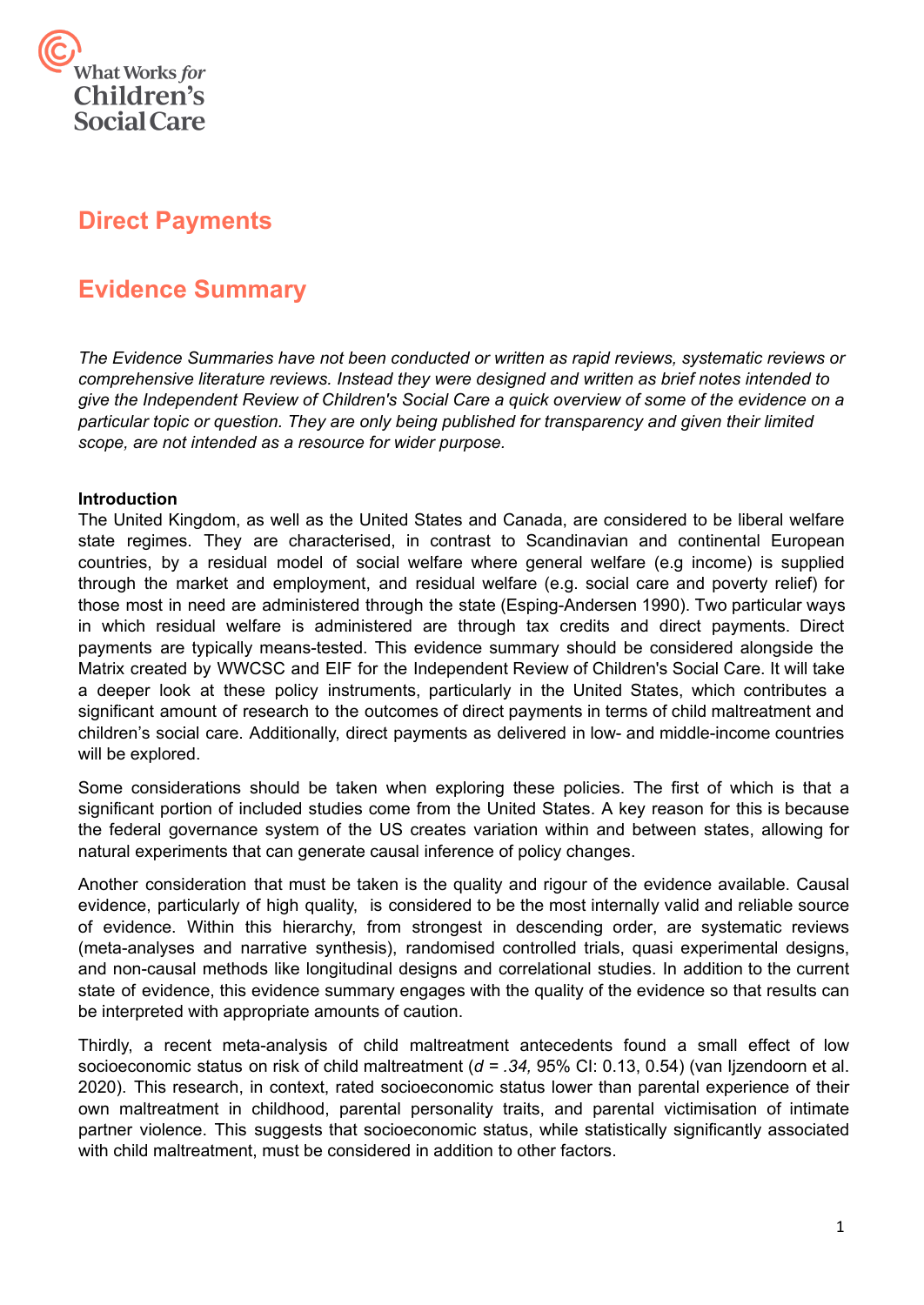

## **Temporary Assistance for Needy Families**

One of the longest standing cash transfer programs in the United States is the Temporary Assistance for Needy Families programme. States are given block funding from the federal government to provide families with financial assistance through direct cash payments and other support services, which can include child care assistance, job training, and work assistance. Essentially, a state is given a lump sum of money each year, which they are allowed to use in whichever way they choose within some broad limitations. This flexibility is supposed to allow states to cover the needs of their own particular contexts and populations.

## Logic

The programme was established as part of the Personal Responsibility and Work Opportunity Reconciliation Act of 1996 (PRWORA), which was a set of sweeping reforms that aimed to 'end welfare as we know it' and move to a system where receipt of government welfare can be conditional on work status. The broad aims of TANF allow states to spend the grant in a variety of programmes that can greatly vary across the country.The aims of the programme include

- 1. Assisting needy families so children can be cared for in their own homes or the homes of relatives
- 2. reducing the dependency of needy parents by promoting job preparation, work, and marriage
- 3. Preventing pregnancies among unmarried persons
- 4. encouraging the formation and maintenance of two-parent families (Office of Family Assistance, 2019).

For the cash assistance aspect of TANF, which is the focus of this review, estimates as of 2021 demonstrate that:

- 1. In every state, maximum levels of benefit leaves a family of three below 60% of the federal poverty line
- 2. in more than one third of states, it leaves a family of three below just 20 percent of the poverty line
- 3. In most states, benefits have dropped by at least 20% in inflation adjusted terms (Center on Budget and Policy Priorities, 2020).

## **Eligibility**

To be eligible for the programme, an applicant must be resident of the state that they are applying in, be a US citizen or legal resident, be unemployed or underemployed, and have 'low or very low' income. They must also meet any of the following three requirements: have a child of 18 years or younger, be pregnant, or be 18 years or younger as well as being the primary bread (Dept. of Labour, 2021). Beyond these federal guidelines, states can set benefit levels at their own discretion.

## Administration

Each state makes its own individual decisions regarding TANF cash assistance, but generally, most TANF requirements apply to families receiving assistance. Assistance is often, but not exclusively, in the form of a cash benefit. For the individual states, the law sets standards stipulating that at least 50% of all families and 90% of two-parent families be "engaged in work" (Falk, 2017).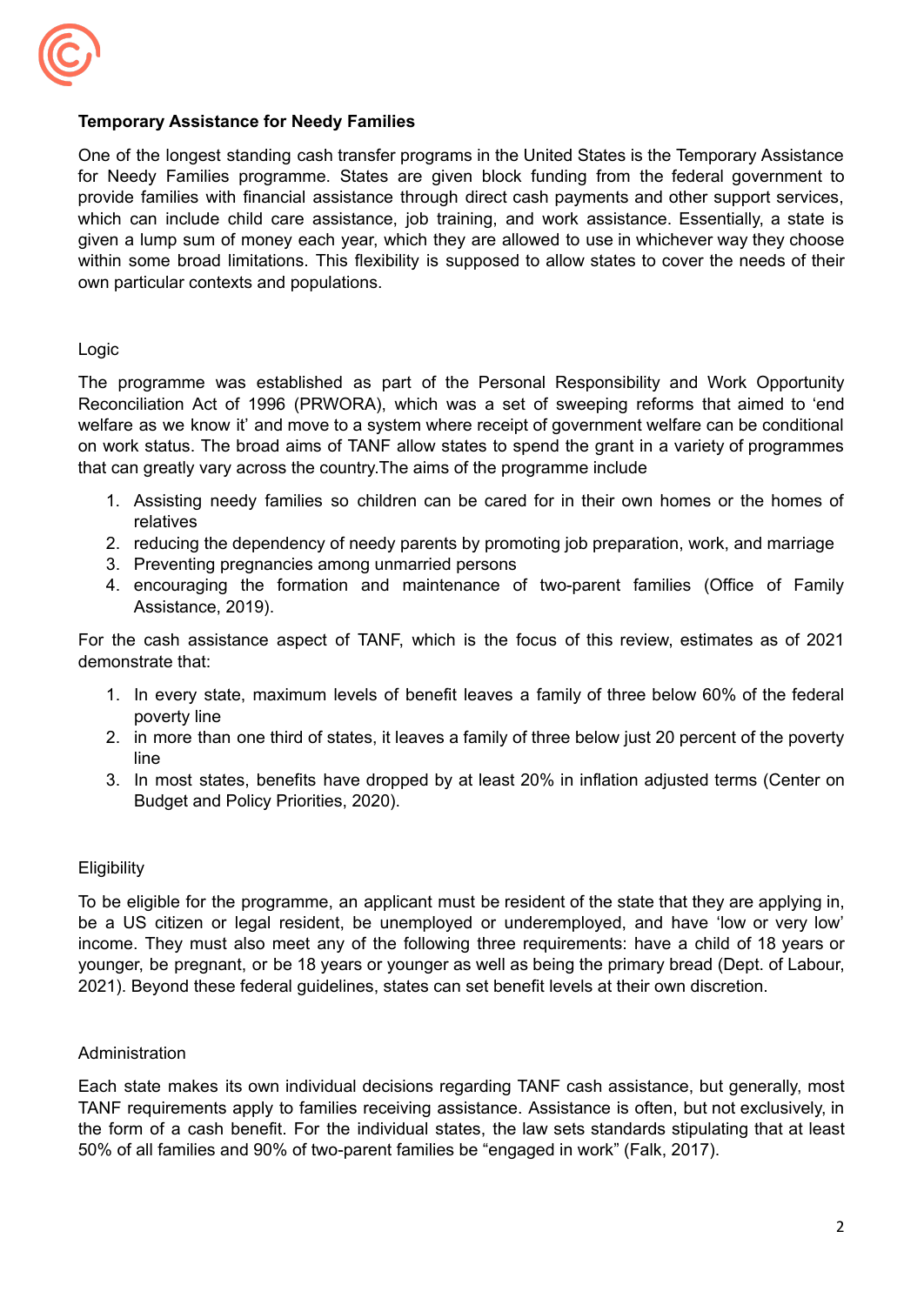

#### State of the research

 study that explicitly addresses this research goal. Due to the broad goals of TANF and the amount of variation in TANF spending by states, evaluations at the national level are not feasible. Specifically, in regards to the first goal mentioned above, our searches of the academic databases used for the matrix, as well as the Administration for Children & Families Office for Planning, Research, and Evaluation website, were not able to provide any single

 benefits to those eligible, as well as increasing benefits levels, may reduce child maltreatment. There is a limited amount of causal evidence that explores the direct effect of TANF receipt on child maltreatment. Some of these studies specifically look at the effect of sanctions that limit the amount of direct payment received. One such study found that there is a significant relationship between having a sanction and having a report of child neglect, as well as reports of child maltreatment (Slack et al., 2007). Another more recent study, which utilises a difference-in-differences methodology that allows for causal inference, shows the different components of TANF administration that affect child maltreatment outcomes (Spencer et al. 2021). Analyses found that an increase of \$100 for the maximum cash benefits and an increase coverage of eligible families receiving was associated with significant decreases in self-reported physical abuse scores. Compared to the states that did not have the benefits or a benefit reduction limit, a lifetime or periodic limit of TANF was associated with a significant increase in physical abuse. The results of this study implies that increasing access to

Strong correlational, not causational, evidence of TANF explore the effects of sudden drop off of benefits. The Aid to Families with Dependent Children (AFDC) programme preceded TANF. AFDC, contrary to TANF, did not have work requirements or time limits. Two robust studies that measure the effects of families losing AFDC benefits as TANF came into place (Wells & Guo, 2003, 2006). Both studies found that loss of income from AFDC direct payments were significantly associated with slower rates of reunification. Families who lost a significant amount of income due to reductions in cash assistance were more than twice as likely to remain in an out-of-home placement after 1 year as compared to families who did not lose this income. While the results of these TANF/AFDC studies are correlational, a causational study measuring loss of welfare benefits in Denmark found that reductions in welfare payments resulted in a 1.3% increase in out-of-home placements for children (Wildeman & Fallesen, 2017). These findings strongly suggest that sudden loss of income from direct payments may increase the risk of children entering and remaining in children's social care out-of-home placements.

Where TANF was directly integrated into child protective services agencies, there is relatively strong causal evidence that implies that integration increases the detection of maltreatment and neglect. Integration falls along the spectrum of complete independence of agencies, as is typical, to full integration of agencies where they are co-located, have shared training and funding structures, and have shared information systems. While the study was not able to unpack mechanisms that explain the results, the authors make some important points. Firstly, the effects are strongest when measuring outcomes on a one-year lag, compared to an immediate analysis or a two-year lagged analysis. This suggests that there may be a training effect where social workers who are given training are most likely to detect cases after training, and that these effects fade over time. Alternatively, it may also suggest that integration of these two systems increases vigilance of child maltreatment. This aligns with other research on multi-agency collaborations that suggests that integration of various agencies may lead to increased vigilance of families (Ogbonnaya & Keeney, 2018).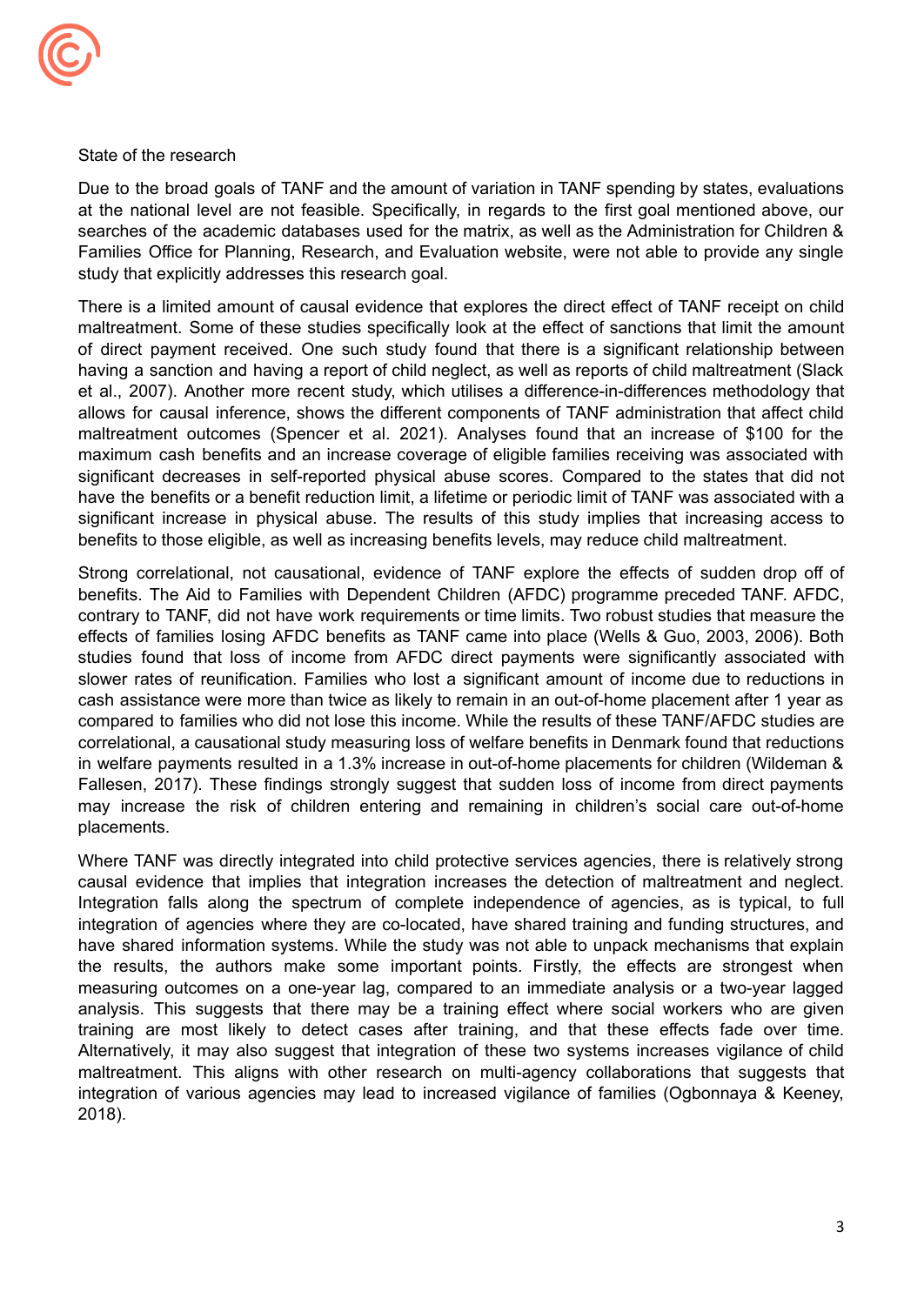

# **Tax Credits**

 research on tax credits and child maltreatment primarily come from the United States. This section will bring into focus two of the primary tax credits given to families in the United States; the Earned Income Tax Credit and the Child Tax Credit. While tax credits exist in many other places,

## Logic

 collection, which has generally speaking received bipartisan support (McCabe, 2018). The Earned Income Tax Credit (EITC) was established in 1975 in order to reduce poverty in addition to encouraging and rewarding work. Additionally, the Child Tax Credit (CTC) established in 1997 to provide additional relief for working families. Tax expenditures rose in popularity in the United States due to the perception that they are both reductions in government spending and a reduction in tax

#### **Eligibility**

 million working families (McCabe, 2018). Amount of tax return for the EITC depends on income, marital status, and number of children, where families who make below \$41,100 and up to \$56,000 may be eligible, which in 2018, affected 22

 from the amount a family owes in federal income taxes. The CTC is implemented at the federal level, where a family may receive up to \$2,000 in relief per child aged 17 and under, in addition to a \$500 non-refundable credit for families that have non-child dependents with certain qualifications (McCabe, 2018). Similar to the EITC, the credit is subtracted

## Administration

 discretion. Families, in most cases, receive tax credits once a year, which can act as forced savings. Tax credits in the US are administered in two forms; nonrefundable and refundable. When a tax credit is non-refundable, a family only receives a credit for the amount of money they owe to the government, regardless of the amount of the credit. So if a family owes \$400 in taxes, but is eligible for a credit of \$600, those extra \$200 are rendered invalid. However, if the tax credit is fully refundable, the excess \$200 would be received as a check that the family may use at their own

 form of EITC. At the federal level, the EITC is refundable. In addition to the federal EITC, thirty individual states, along with Washington DC and Puerto Rico provide their own state level EITC (Center on Budget and Policy Priorities, 2021). Most of these utilise the same eligibility rules as the federal credit, as well as its once-a-year payment frequency. At the current moment, 27 states have EITCs with some amount of refundability, while 5 states have EITCs without any refundability and 20 states do not have any

#### State of the evidence

Two studies were included in the matrix. Rostad et al.(2020) measured the variation between state EITC policies and child maltreatment outcomes. Using a fixed-effects regression model, they found that having a state-level refundable EITC was associated with an 11% decrease in foster care entries compared to states that did not have an EITC. They also found no significant effects of non-refundable EITC policies on foster care entry. While the results sound promising, the model was not able to control for variations in other state policies such as TANF and public health care, or for the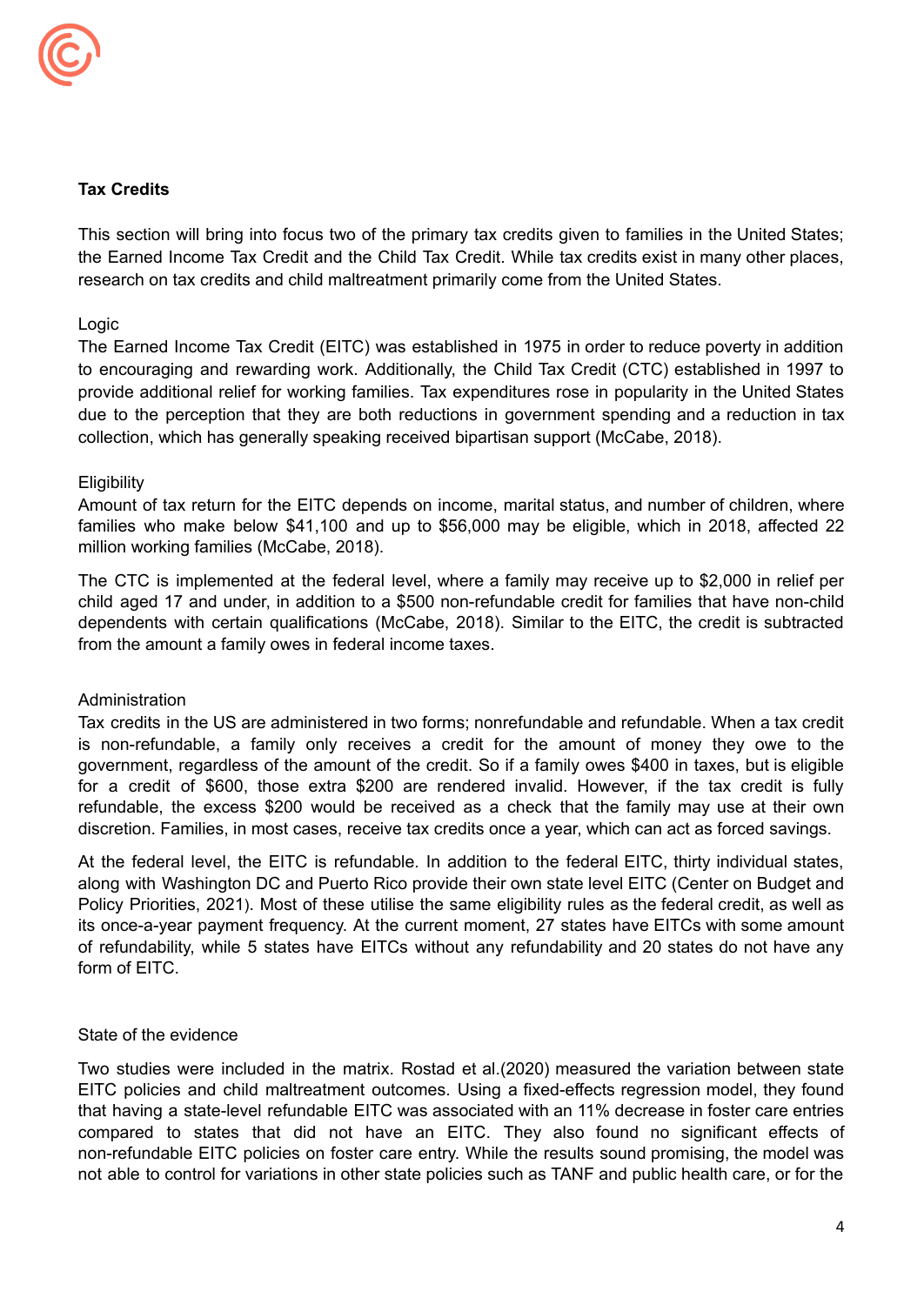

 alone cannot be discerned. amount of money necessary to cause a reduction in foster care entry, so the effects of the tax credit

 modest relationship for families with three or more children. Berger et al. 2017 found that there was a small to modest relationship between increased income from tax credits and child maltreatment and social care outcomes. A \$1000 increase in income is associated with a 3-4% decrease in behavioural neglect, and an 8-10% decrease in CPS involvement. Results were particularly strong for low-income single-mother families and a more

 have yet to be studied rigorously. Both studies utilise considerably weaker methodologies compared to TANF and cash transfers in low and middle income countries, which is not surprising given the difficulty in being able to link individual income, tax credit, and child social care outcomes. While there is some evidence of a relationship between tax credits and child maltreatment, the exact mechanisms of how and why they are related

# **Cash transfers in Low and Middle Income Countries**

## Logic

 participation within the formal labour force, as seen with many tax credits and TANF. The logic of the creation of Conditional Cash Transfers (CCTs)(the predominant form of cash transfers in low and middle income countries) came from the significant amount of income inequality within Latin American countries, where the programmes originated. The social safety nets across Latin America, although they differ across the region and significantly differ from those of high income countries, share a general trend where the entire population is not covered. Similar to the United States, and somewhat similar to England, many government social benefits are dependent on

 will improve outcomes for future generations. What significantly sets Latin America and other regions apart from this is the significant portion of the population in the informal labour sector, which is not eligible for a significant portion of state benefits such as social security or unemployment insurance. For this reason, conditional cash transfers were created, essentially creating a two-tier social safety net - one that covers those in the formal sector and a different one who covers the extremely poor in the informal labour sector. The underlying logic of these programmes is that short term poverty reduction can lead to investment in human capital that

## **Eligibility**

 country's poverty threshold (Ferreira, 2009). The population covered in cash transfers vary greatly, but eligibility requirements are generally broad in order to encompass as much of the population as necessary. Two examples of the most established and replicated CCT programmes are Mexico and Brazil. Each program covers 25% of the country's total population (5 million people in Mexico, 11 million in Brazil) because they fall below the

## Administration

The Mexican government was one of the first countries to implement the direct cash transfer programmes in 1997 with the establishment of *Programa de Educación, Salud y Alimentación (PROGRESA)* now renamed *Oportunidades.* The programme would give regular cash payments to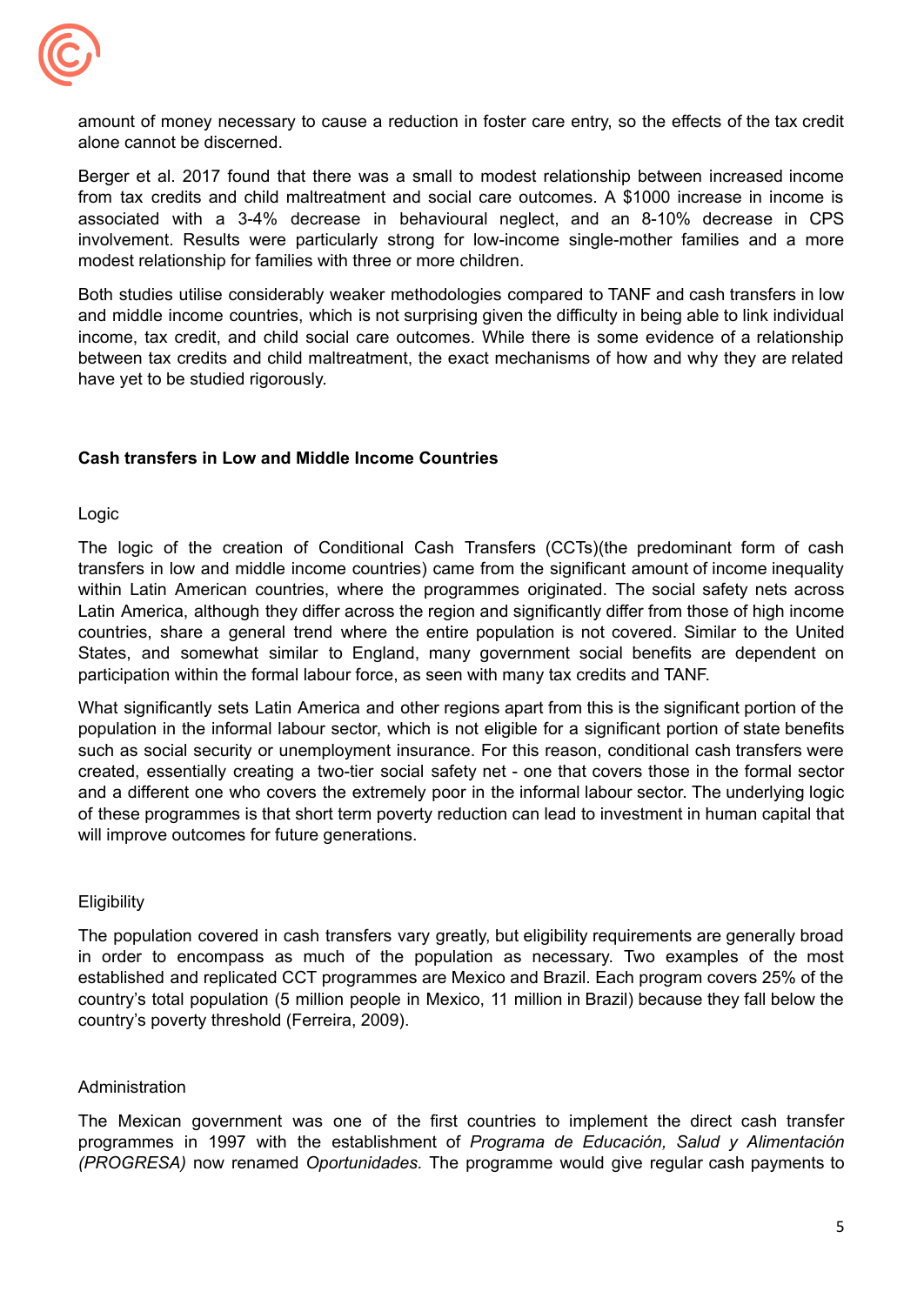

 that work to move families out of poverty in a more self-sustaining way. women on the condition that they complete regular healthcare visits and school attendance for their children. Since this programme was established, cash transfer programmes have expanded across the world in low and middle income countries, with varying levels of eligibility and conditionality. Expansive programmes, such as Oportunidades, are nationwide and are conditional upon education and health visits for children. Other programmes, such as *Chile Solidario,* only target the country's lowest 5% of the population in poverty, and come up with individual action plans with social workers

### State of the evidence

 attainment outcomes such as attendance. The first CCT programmes to be implemented were done so with evaluation in mind by using randomisation and delayed starts in order to allow for a rigorous randomised controlled trial design with control groups. Due to this, the short term impacts of CCTs are very well established and studied. Outcomes studied included poverty alleviation, improved nutrition and health, and increased school

 effect of CCTs on later labour market outcomes. As CCTs began in the late 1990s, long term effects are now able to be studied. A recent scoping review of the evidence (Millán et al. 2019) measures the long term outcomes on children who were affected by cash transfers in utero, and also children who were first exposed to cash transfers during school age. Unlike short-term outcome measures, the design of these studies is largely longitudinal and non-randomised, which limits the opportunity of causal inference. A review of the evidence shows that there may be long-term positive effects on schooling, but there is little to no evidence on the

 could lead to child maltreatment, like maternal mental health, are not well studied. There is also currently little to no evidence to suggest any robust impacts on parenting or child maltreatment. Historically, the primary of the outcomes are to increase school attendance, improve health access, and alleviate immediate poverty. Child maltreatment or even most mechanisms that

 no studies found that cash transfers had a negative effect on mental health. A recent systematic review (Zimmerman et al. 2016) examined the impact of cash transfers on the mental health of children and young people in low and middle-income countries. Eleven of the thirteen included studies demonstrated a positive effect on mental health in at least one measure, and

 transferable between different countries and cultures. A meta-analysis of the included studies in the review discussed above, yielded a positive yet insignificant effect of cash transfers on depressive symptoms, with a high amount of heterogeneity among study results that could not be explained by country setting, study design, or conditionality requirements for programme participation. The narrative synthesis inferred that higher levels of cash transfers were associated with reduction of symptoms, where this was less of the case for lower benefit amounts. The overall results of the review suggest that cash transfers alone are not sufficient in improving the mental health of children and young adults, and that there may be heterogeneity from country to country, warranting careful consideration as to whether these policies are easily

 programmes that added child protection components (Little et al. 2021). In recent years, there has been a focus on cash "plus" programmes that combine cash transfers with other cross-sector interventions and services. A recent systematic review comparing the effectiveness of cash-plus programmes compared to those that are cash only, discussed two

Both interventions utilised home visiting and took place in Niger and Rwanda, both in high poverty and food insecure contexts, one of which had a very high prevalence of violent child discipline. Both programmes yielded reductions in violent discipline, though once meta-analysed, these were not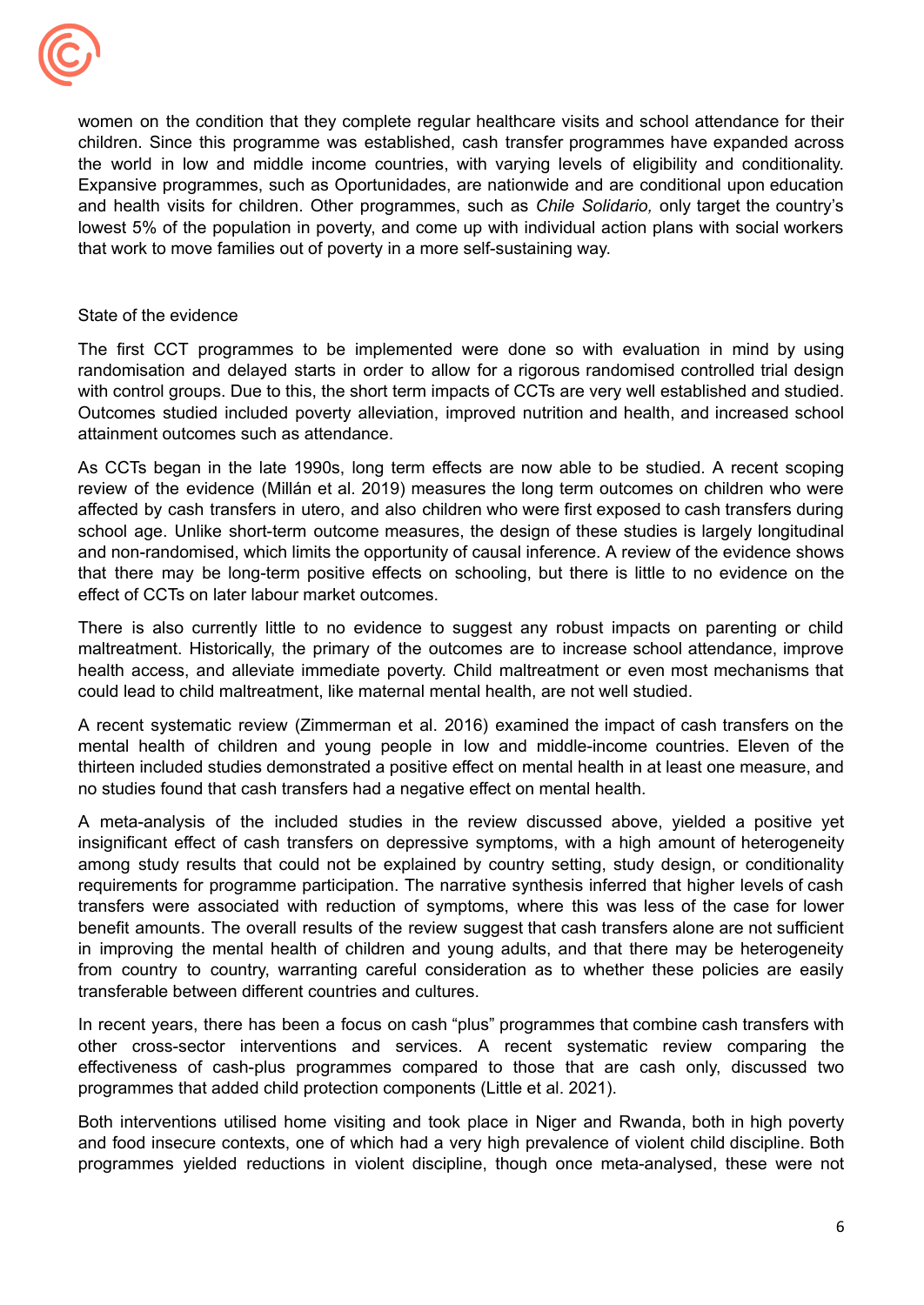

 caution due to the significantly different policy contexts and the limited amount of studies so far. shown to be more effective than programmes that utilise cash only. Though individual studies suggest a trend toward positive results for cash-plus programmes, these findings should be interpreted with

## **Other programmes: Cash and children's social care**

 programme, so findings should be interpreted with caution. Individual budgets, currently utilised in disability and aged care, are allocated to allow individuals to purchase particular services from particular providers (Plath et al. 2021). The theories of change in these programmes are different from those previously mentioned in this summary. Whereas the cash transfers use the logic of reducing family burden by increasing outcome, the logic of individual budgets is to allow families choice in which providers and interventions they may use to improve their own outcomes. The logic is that families know what their service needs are, and service providers will have to compete with each other to offer their best services, creating a neoliberal market for social care. This programme, implemented in Australia, was piloted in order to understand its impact on the safety and well-being of vulnerable children. The primarily qualitative pilot observed a variety of successes and challenges. For successes, families were offered a wider range of support than they would have otherwise received, thanks to the variety of options available from government, private, and not-for-profit organisations. For challenges, social workers were given more complex roles which led to tensions between clients and the success of the programme, potential discriminatory judgment on who was able to utilise programmes based on their home situation (e.g. adult domestic violence, substance dependency), and unpredictable budgetary requirements between families.The pilot did not find evidence for a strong link between these personalised budgets and service provision and timeliness. At the time of writing, there does not appear to be a robust impact evaluation of this

 the majority of the other interventions mentioned in this evidence summary. In a somewhat adjacent line of work are recent pilot studies on devolved budgets in England (Westlake et al., 2020). The underlying logic of these interventions are that social workers providing direct services to families know what is best to create meaningful and sustainable change for the safeguarding of children, one of these ways being the purchase of resources and services directly for families to address their basic needs. Without the bureaucracy of obtaining funds typical in business as usual practice, social workers were able to quickly allocate funds to families without having to obtain approval or fill out extensive paperwork. Funds were utilised for items and services that would not be available through typically available services, such as material items like cars or debt relief. Funds were also utilised to provide items and services in a quicker manner than through typical procedures and processes, such as food and household utilities. The interventions were delivered primarily to families with Child in Need plans, with about a third of participants involved in a Child Protection Plan, and a small amount of participants being looked after. Participants in the pilots reported 'clear benefits' of this devolved budget model for children and families. though no robust impact evaluations were conducted so these findings must be interpreted with caution. It should also be kept in mind that the results of these pilots, both its implementation and its outcomes, were also used with families that were described as not being at the edge of social care. Findings for this evidence summary may suggest the need to test the intervention at scale in order to better understand whether this logic aligns with the logic of direct cash payments, especially as this intervention allocates money through social workers rather than directly to families, as is the case for

## **Underlying mechanisms**

As alluded to in the beginning sections of the matrix document, one potential causal mechanism where direct payments may make a difference in child maltreatment outcomes is the Family Stress Model (FSM). To summarise, the model posits that economic hardship leads to economic pressures, which leads to parental psychological distress, to interparental relationship problems and disrupted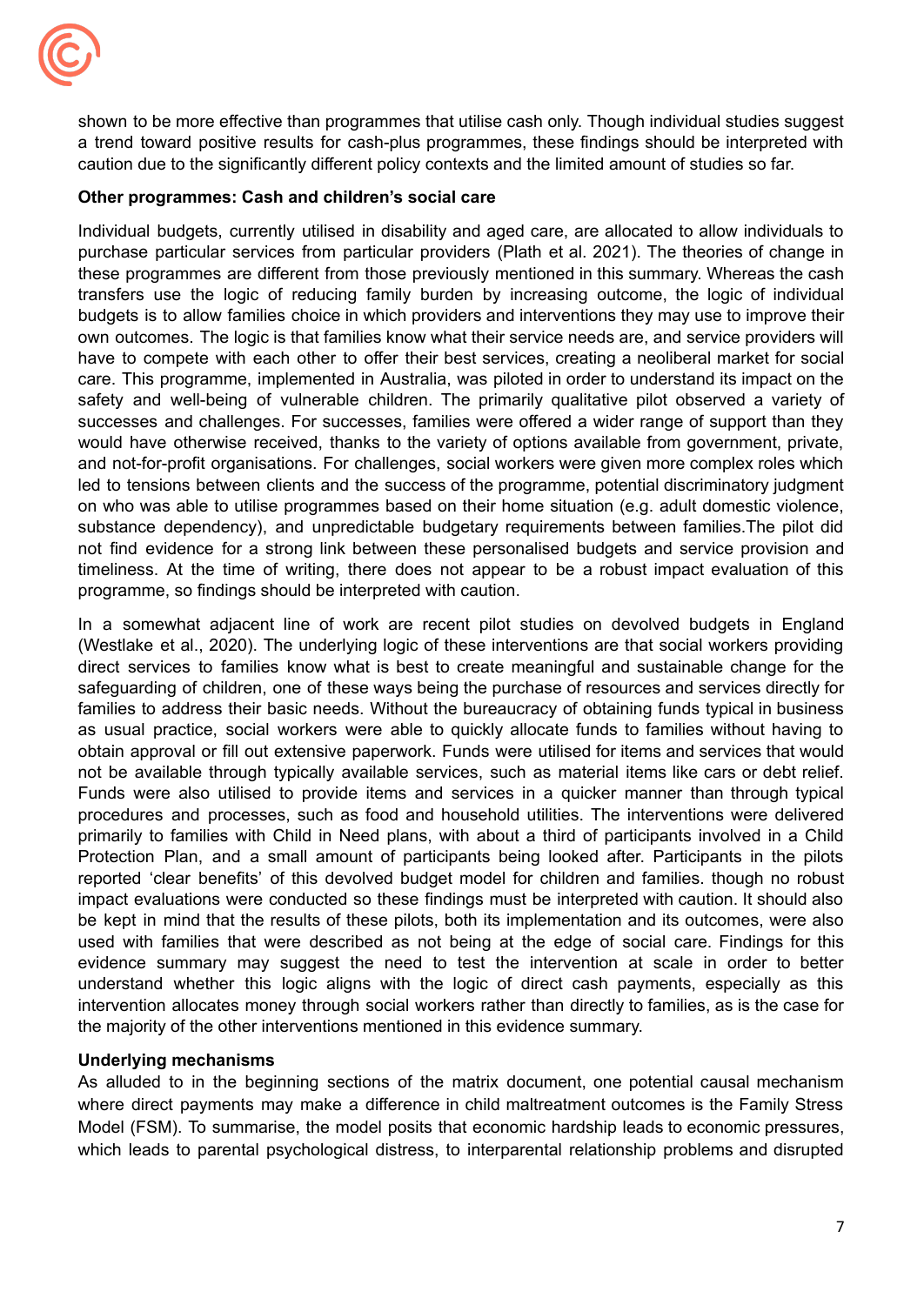

 continued evidence and support for the efficacy of the model. parenting. Masarik and Conger (2017), revisits the FSM in light of updated evidence, finding

# **Conclusion**

 countries attach health and education requirements to mothers for their children. The ultimate contrast between direct payments between high income countries like the US and lowand middle-income countries like Mexico and Brazil are the terms of conditionality. High income countries attach work requirements with the logic of incentivising work, while low- and middle-income

In the context of children's social care, we were not able to find evidence of direct payments explicitly administered with the explicit goal of reducing child maltreatment. Nonetheless, many of the studies included have found a significant relationship between income and children's social care outcomes, particularly with the relationship between loss of income and higher rates of children's social care involvement. There are many reasons for the paucity of research in this area. First, none of these cash transfer programmes are designed with the explicit goal of reducing child maltreatment or children's social care outcomes. In the case of TANF and tax credits, the primary goals are to reduce child poverty and increase incentives for parents to work. Any studies that measure the impact of cash on child maltreatment and social care outcomes are quasi-experimental and difficult to design, as they must use secondary data sets and oftentimes cannot measure impacts on the individual level. For the case of CCTs, although their designs are quite rigorous, they do not have any direct measurements of child maltreatment or social care outcomes, and secondary data analyses are not accessible due to a lack of systematised data collection on these outcomes. Other forms of individualised budgeting, as demonstrated in the pilots mentioned earlier, show that new models of cash and budget interventions are in development and may benefit from scaling up, accompanied with rigorous evaluation, in order to be able to robustly estimate their impacts on children's social care involvement.

 states, and different direct payment policies. When considering the transfer of these policies to England, there are some important points to raise based on research surrounding successful policy transfer. The following recommendations are taken from the framework of successful policy transfer as laid out in the policy research literature ( Cartwright & Hardie 2012). First of all, it is important to see whether a policy 'works.' The research literature collected for this evidence summary makes it clear that money makes some difference when it comes to child maltreatment outcomes. This is seen across different countries, individual US

Secondly, while assessing the transferability of these policies, the mechanism should be understood.There is value in further research on the mechanisms which sit behind poverty as a known contibutory causal factor in child abuse and neglect, as well as testing the value of direct payments as a means to address it. Research has made it clear that "poverty is neither a neccesary nor sufficient factor in the occurence of child abuse and neglect" (Bywaters et al., 2016)*.* As mentioned in the evidence matrix, some of these studies utilise the Family Stress Model to explain the results of their studies. However, research on the Family Stress Model is still mixed and not necessarily conclusive (p*lease refer to the Matrix for further detail).* Other potential models of the relationship between poverty and child maltreatment, are detailed in the 2016 report (Bywaters et al., 2016)

Thirdly, the same support and structural factors should be identified between one policy context to another. The policy landscapes between England and the wider United Kingdom and low-income countries are extremely different. These are laid out earlier in the evidence summary but must be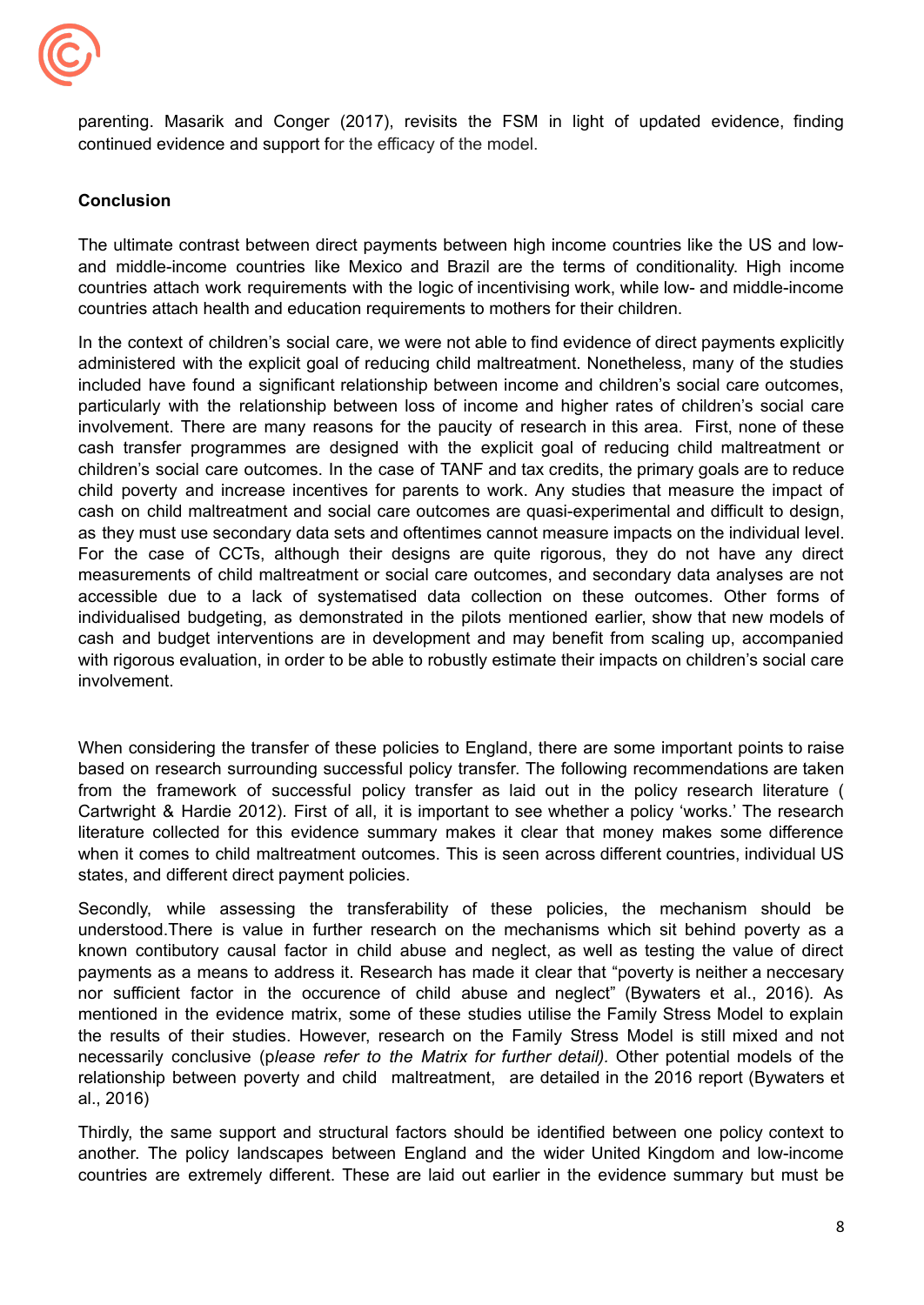

 have different policies regarding public health insurance coverage. emphasised. There has been a historic legacy of policy transfer between England and the US due to their similar welfare states, but even though they are relatively similar, there are particular differences. The United States and United Kingdom both utilise means-tested benefits, but the United Kingdom, in contrast to the United States, offers universal healthcare benefits. Healthcare in the United States is one of the highest financial burdens on families that lead to poverty. Although there is means-tested availability of public health care, coverage is not necessarily guaranteed. Additionally, different states

This leads to another important point - besides the federal earned income tax credit and the child tax credit, TANF and state earned income tax credits, along with other anti-poverty benefits, vary state to state. Careful attention to this variation should be given when constructing policies outside of individual states.

 Webb et al. 2020). The final important consideration is the difference between children's social care systems between England and the US, as well as within the US. Whereas children's social care is a centrally organised system in England, each individual state within the US has varying systems, with significant differences between systems resources, interventions delivered within each system, and even definitions of child maltreatment. For this reason, it cannot be assumed that effects of income on child maltreatment within the US will be replicated in the United Kingdom. An appropriate starting point to begin policy transfer would be to conduct more research on poverty and its impact on children's social care involvement within England, for which there is some recent and emerging literature (for example,

#### References

Bywaters, P., Bunting, L., Davidson, G., Hanratty, J., Mason, W., McCartan, C., & Steils, N. (2016). *The relationship between poverty, child abuse and neglect: an evidence review*. Joseph Rowntree Foundation.

 Oxford University Press. Cartwright, N., & Hardie, J. (2012). *Evidence-Based Policy: a Practical Guide to Doing It Better*.

Center on Budget and Policy Priorities. (2020). Policy Basics: Temporary Assistance for Needy Families.

Center on Budget and Policy Priorities. (2021). Policy Basics: State Earned Income Tax Credits | Center on Budget and Policy Priorities. [online] Available at: <https://www.cbpp.org/research/state-budget-and-tax/state-earned-income-tax-credits> [Accessed 16 Dec. 2021].

Esping-Andersen, G. (1990). *The Three Worlds of Welfare Capitalism* . Princeton University Press.

 United States Department of Labor. (2021). Temporary assistance for needy families. Retrieved 2 December from [www.benefits.gov.](http://www.benefits.gov)

 Falk, G. (2017). The Temporary Assistance for Needy Families (TANF) Block Grant: A Primer on TANF Financing and Federal Requirements. [online] Available at: <https://sgp.fas.org/crs/misc/RL32748.pdf>.

Ferreira, F. H. G., & Schady, N. (2009). *Conditional Cash Transfers: Reducing Present and Future Poverty* .

 Fiszbein, A., & Schady, N. R. (2009). Conditional cash transfers: reducing present and future poverty. World Bank Publications.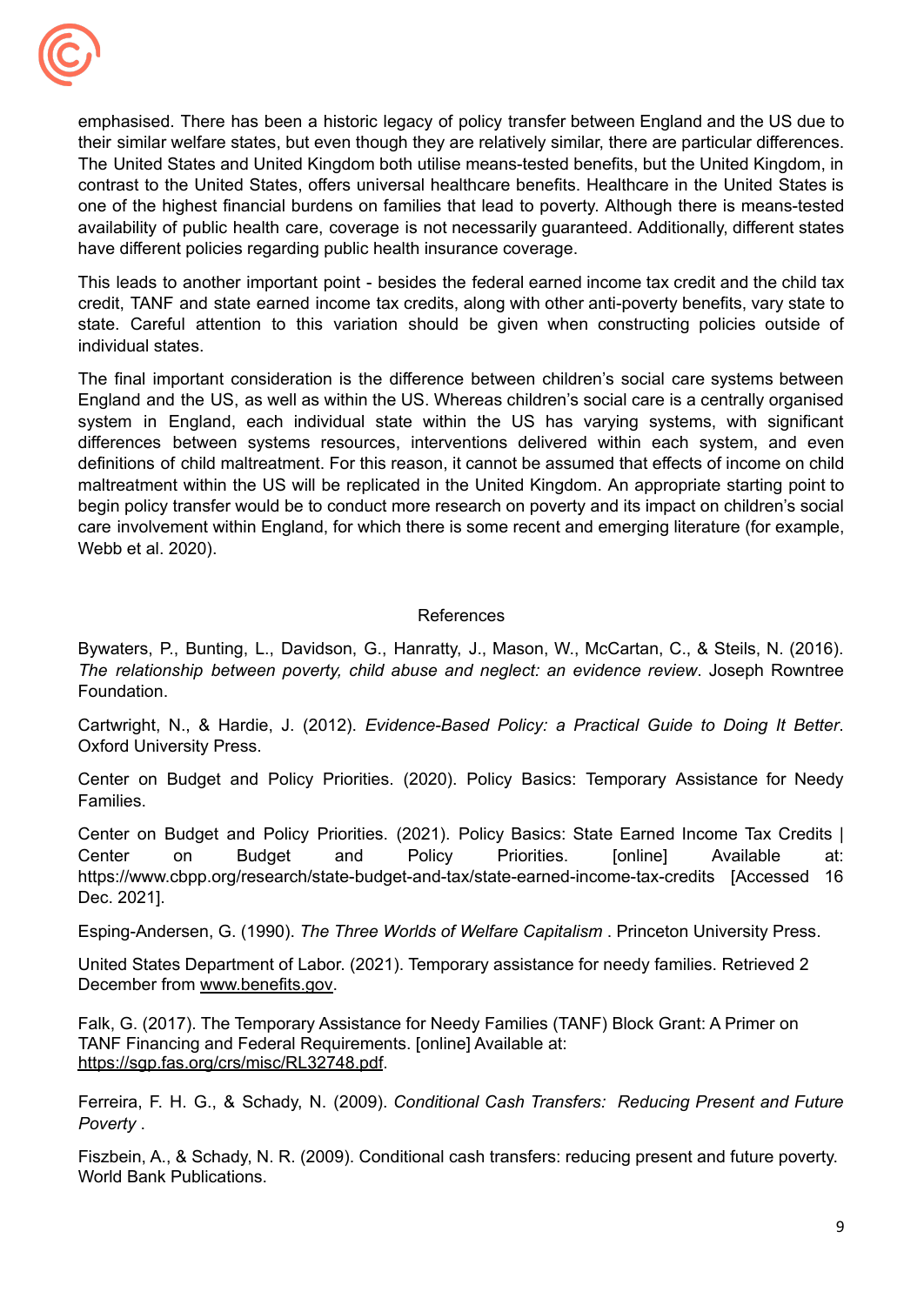

 *Medicine*, *18*(9), e1003698. <https://doi.org/10.1371/journal.pmed.1003698> Little, M. T., Roelen, K., Lange, B. C. L., Steinert, J. I., Yakubovich, A. R., Cluver, L., & Humphreys, D. K. (2021). Effectiveness of cash-plus programmes on early childhood outcomes compared to cash transfers alone: A systematic review and meta-analysis in low- and middle-income countries. *PLOS*

 Model. *Current Opinion in Psychology*, *13*. <https://doi.org/10.1016/j.copsyc.2016.05.008> Masarik, A. S., & Conger, R. D. (2017). Stress and child development: a review of the Family Stress

 *Fight Against Poverty* . Oxford University Press. McCabe, J. T. (2018). *The Fiscalization of Social Policy: How Taxpayers Trumped Children in the*

Millán, T. M., Barham, T., Macours, K., Maluccio, J. A., & Stampini, M. (2019). Long-Term Impacts of Conditional Cash Transfers: Review of the Evidence. *The World Bank Research Observer*, *34*(1), 119–159. <https://doi.org/10.1093/wbro/lky005>

Office of Family Assistance (2019). State TANF. *Administration for Children & Families.* <https://www.acf.hhs.gov/ofa/programs/tanf/about>

 *Youth Services Review*, *94*, 225–245. <https://doi.org/https://doi.org/10.1016/j.childyouth.2018.10.008> Ogbonnaya, I. N., & Keeney, A. J. (2018). A systematic review of the effectiveness of interagency and cross-system collaborations in the United States to improve child welfare outcomes. *Children and*

Plath, D., Dadich, A., Evans, S., Lawson, K. D., & Stout, B. (2021). Personalised Budgets: What Is the Future for Child Protection? *The British Journal of Social Work*, *51*(7), 2458–2477. <https://doi.org/10.1093/bjsw/bcaa013>

 foster care: effects of state Earned Income Tax Credits. *Child Maltreatment*, *25*(4), 393-397. Rostad, W. L., Ports, K. A., Tang, S., & Klevens, J. (2020). Reducing the number of children entering

 involvement? A cautious answer. *Social Service Review*, *81*(2), 207-228. Slack, K. S., Lee, B. J., & Berger, L. M. (2007). Do welfare sanctions increase child protection system

Spencer, R. A., Livingston, M. D., Komro, K. A., Sroczynski, N., Rentmeester, S. T., & Woods-Jaeger, B. (2021). Association between Temporary Assistance for Needy Families (TANF) and child maltreatment among a cohort of fragile families. *Child Abuse & Neglect*, *120*, 105186. <https://doi.org/https://doi.org/10.1016/j.chiabu.2021.105186>

Webb, C., Bywaters, P., Scourfield, J., Davidson, G. and Bunting, L., 2020. Cuts both ways: Ethnicity, poverty, and the social gradient in child welfare interventions. *Children and Youth Services Review*, *117*, p.105299.

Wells, K., & Guo, S. (2003). Mothers' Welfare and Work Income and Reunification with Children in Foster Care. *Children and Youth Services Review*, *25*(3), 203–224. [https://doi.org/10.1016/S0190-7409\(03\)00003-3](https://doi.org/10.1016/S0190-7409(03)00003-3)

Wells, K., & Guo, S. (2006). Welfare reform and child welfare outcomes: A multiple-cohort study. *Children and Youth Services Review*, *28*(8), 941–960. <https://doi.org/10.1016/j.childyouth.2005.10.009>

 Addis, S. (2020). *Devolved Budgets: An Evaluation of Pilots in Three Local Authorities in England*. Westlake, D., Corliss, C., El-Banna, A., Thompson, S., Meindl, M., Talwar, R., Diaz, C., Folkes, L., &

Wildeman, C., & Fallesen, P. (2017). The effect of lowering welfare payment ceilings on children's risk of out-of-home placement. *Children and Youth Services Review*, *72*, 82–90. <https://doi.org/https://doi.org/10.1016/j.childyouth.2016.10.017>